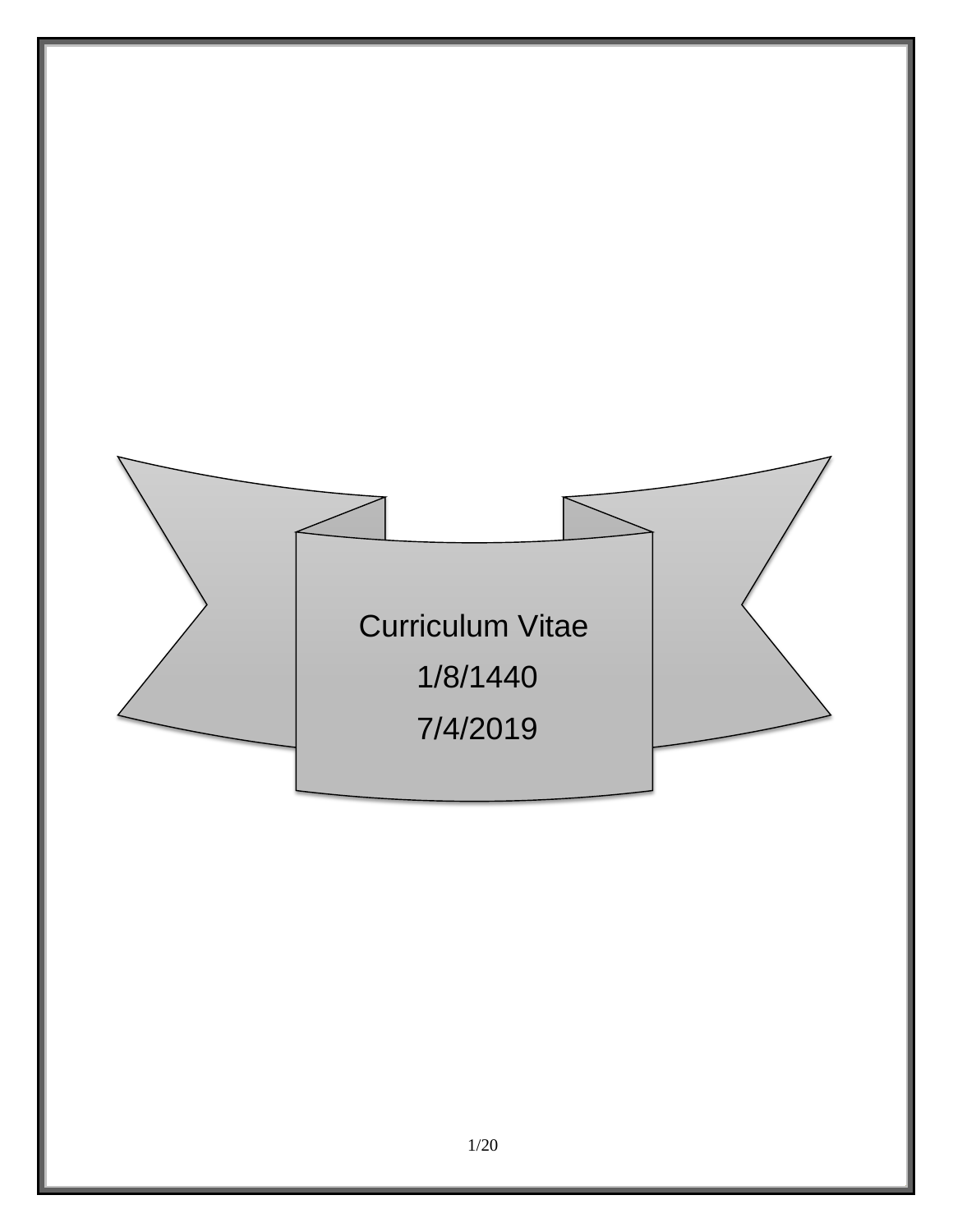### **In The Name Of Allah, The All-Merciful And Most Merciful**

| <b>Curriculum Vitae</b> |  |
|-------------------------|--|
| 1/8/1440                |  |
| 7/4/2019                |  |



# 1st : Personal Information

| Full Name:               | Dr. Mohammad Ben Rashed Ben Ali Al Hezzani                                                                                                                                           |  |  |
|--------------------------|--------------------------------------------------------------------------------------------------------------------------------------------------------------------------------------|--|--|
| <b>Previous Position</b> | The Royal Court: Consultant and General Director of the General Department<br>of the Pursuance of Decrees and Decisions.<br>B (15) (Early Retirement as of 3/1/1434 AH. [17-11-2012] |  |  |
| Place of Birth           | Riyadh                                                                                                                                                                               |  |  |
|                          | P.O. Box: 8345<br>Postal Code: 11482<br>Riyadh                                                                                                                                       |  |  |
| Address                  | Fax: 0114272715<br>Land line: 0114251068<br>Mobile: 0505420409                                                                                                                       |  |  |
|                          | Personal Website: www.Hezzan.net E-mail: Hezzan@hotmail.com                                                                                                                          |  |  |

### 2nd : Qualifications

| <b>Degree</b>                                                                    | <b>Major</b>                 | <b>Faculty</b>                                         | <b>University</b>                                     | <b>Graduation Year</b> |
|----------------------------------------------------------------------------------|------------------------------|--------------------------------------------------------|-------------------------------------------------------|------------------------|
| Doctorate<br>Degree, with<br>Honors.                                             | Comparative<br>Jurisprudence | <b>Higher Institute</b><br>of Justice, Saudi<br>Arabia | <b>Imam Mohamed</b><br>Ben Saud Islamic<br>University | 1409 AH<br>1988-1989   |
| Masters' Degree:<br>Excellent                                                    | Comparative<br>Jurisprudence | Higher Institute<br>of Justice, Saudi<br>Arabia        | Imam Mohamed<br>Ben Saud Islamic<br>University        | 1403 AH<br>1982-1983   |
| I was nominated for the Shariaa Faculty of Justice, and rejected the nomination. |                              |                                                        |                                                       |                        |

# 3rd : Training

I had a number of English courses in Saudi Arabia, the UK and the US. I had also some training in General Administration and Computing.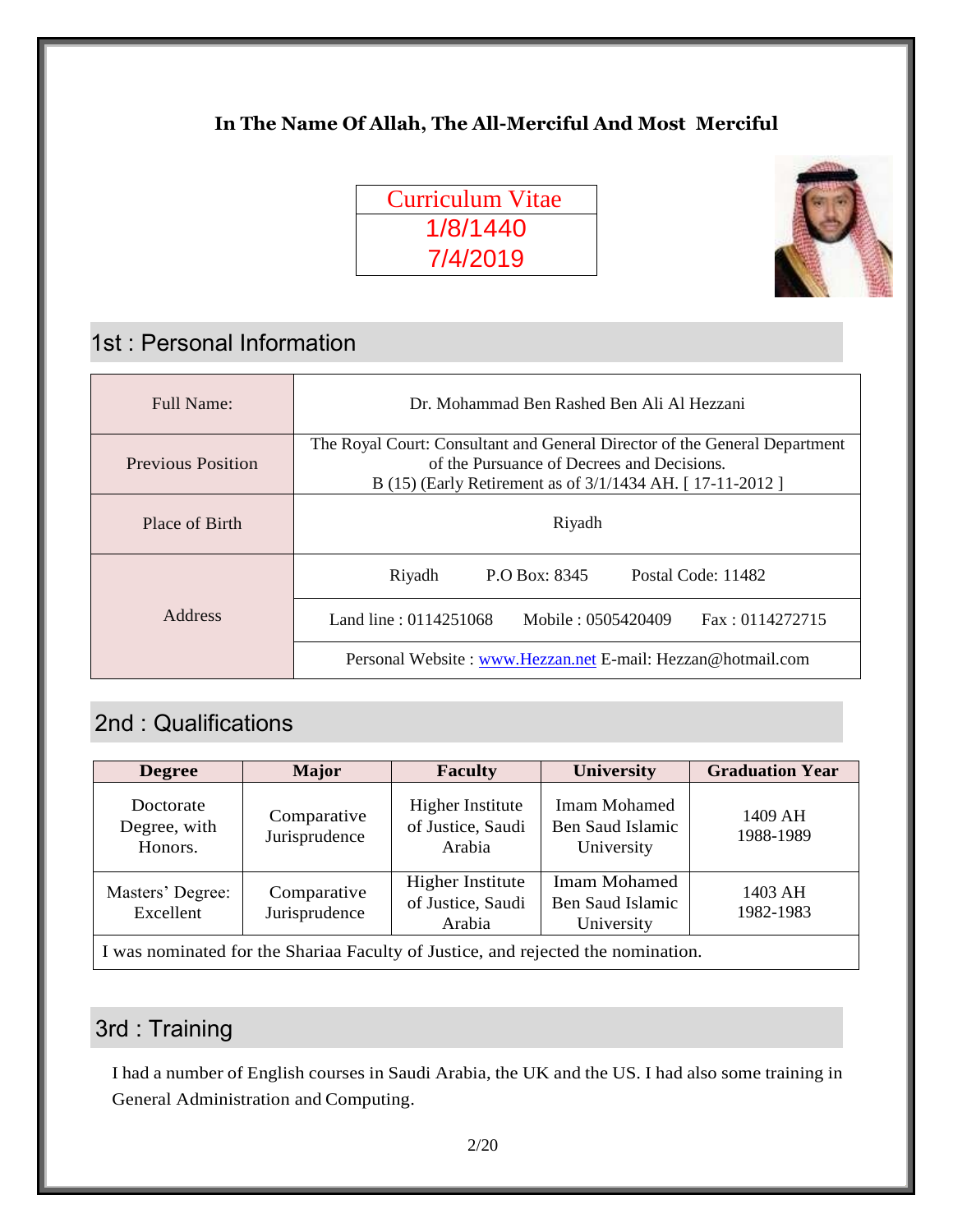# 4th : Work Experience

|                  | <b>Employer</b>                                                       | <b>Job Title</b>                                                                                           | <b>Starting Date</b>        |
|------------------|-----------------------------------------------------------------------|------------------------------------------------------------------------------------------------------------|-----------------------------|
| 1.               | The Royal Court                                                       | Consultant and General Director of the<br>General Department of the Pursuance of<br>Decrees and Decisions. | 15/12/1432AH<br>11/11/2011  |
| 2.               | Office of The<br>Presidency of the Ex-<br><b>Council of Ministers</b> | Consultant and General Director of the<br>General Department of Audit and<br>Follow-up                     | 02/01/1421 AH<br>7/4/2000   |
| 3.               | Ministry of<br><b>Education "Female</b><br>Education"                 | <b>Assistant Director of Educational</b><br>Improvement                                                    | 14/3/1412 AH<br>23-09-1991  |
| $\overline{4}$ . | Ministry of<br><b>Education "Female</b><br>Education"                 | <b>General Director of Educational</b><br>Improvement.                                                     | 15/12/1412 AH<br>17-06-1992 |
| 5 <sub>1</sub>   | Ministry of<br><b>Education "Female</b><br>Education"                 | General Director of Female Education,<br>Tabuk.                                                            | 18/04/1404 AH<br>22-01-1984 |
| 6.               | Ministry of<br><b>Education "Female</b><br>Education"                 | <b>Educational Supervisor: Intermediate</b><br>College.                                                    | 01/12/1398 AH<br>02-11-1978 |
| 7.               | Saudi Development<br><b>Fund: Staff Affairs</b><br>Management         | <b>Staff Affairs Audit</b>                                                                                 | 01/02/1396 AH<br>23-11-1976 |
| 8.               | Ministry of Civil<br>Services:<br>Recruitment<br>Department           | Recruitment                                                                                                | 25/10/1394 AH<br>10-11-1974 |

# 5th : Academic Experience

| <b>Employer</b>      | <b>Job Title</b>                       | <b>Starting Date</b> |
|----------------------|----------------------------------------|----------------------|
| King Saud University | Teaching the Political System in Islam | 1419/1420-1998-1999  |
| King Saud University | Teaching the Political System in Islam | 1420/1421-1999-2000  |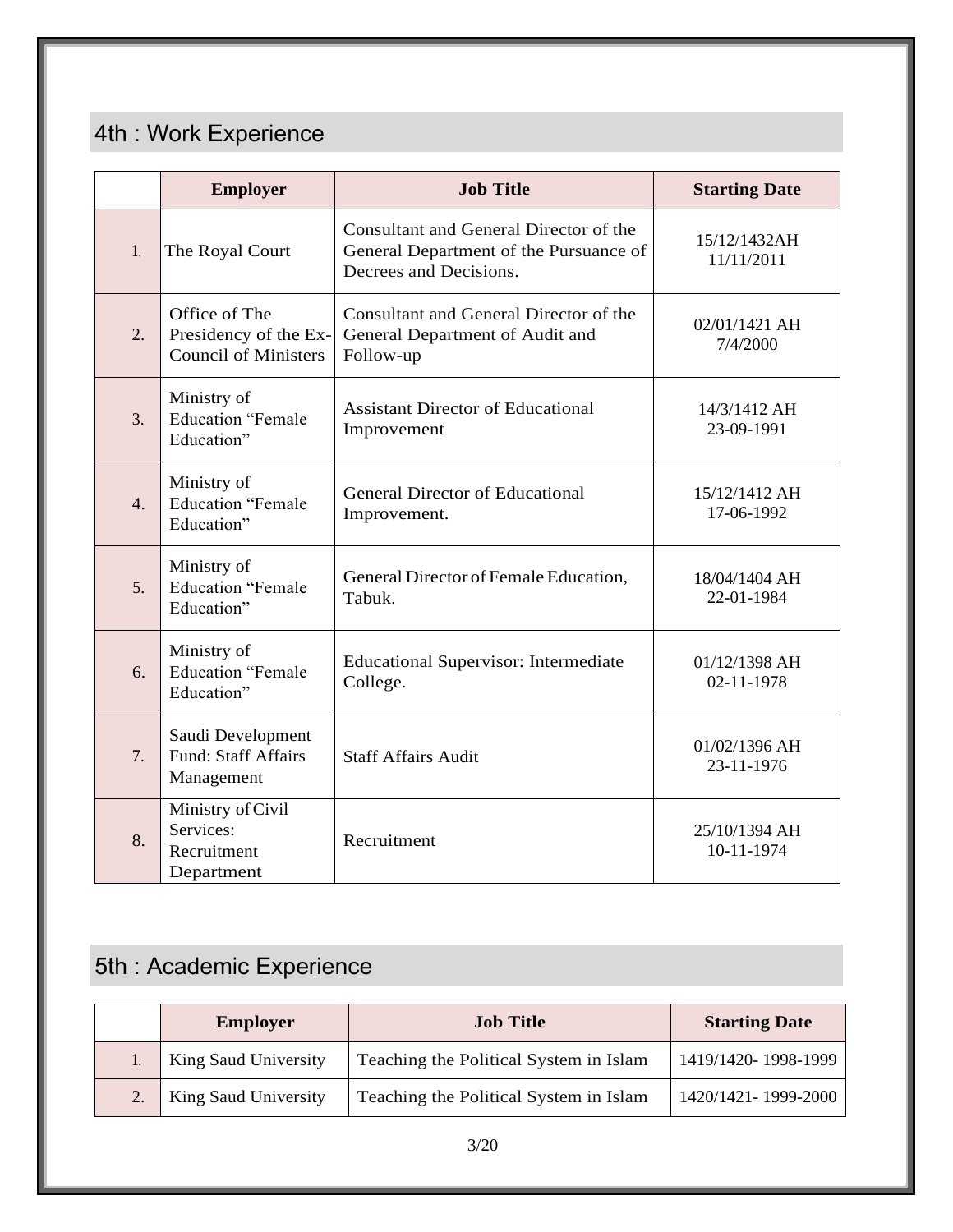### 6th : Major Governmental Activities

| Ι.             | Establishing The General Department of the Pursuance of Decrees and Decisions.                                                                                                                                                                                                                                |
|----------------|---------------------------------------------------------------------------------------------------------------------------------------------------------------------------------------------------------------------------------------------------------------------------------------------------------------|
| 2.             | Improving the General Department of Audit and Follow-up at Office of The Presidency of<br>the Ex-Council of Ministers & supervising it for 11 years. During this period I presided the<br>Permanent Committee for the Pursuance of work arrangements at the office for 9 almost<br>9 years (weekly committee) |
| 3.             | Establishing the Assistant Agency for Educational Improvement at the Ex-General Board<br>of female Education and running it for almost 10 years.                                                                                                                                                              |
| $\overline{4}$ | Establishing The Administration of Female Education in Tabuk & running it for almost 8<br>years.                                                                                                                                                                                                              |
| 5.             | Establishing the Female Intermediate College in Riyadh $\&$ running it for almost 8 years.                                                                                                                                                                                                                    |

### 7th : Conferences

I participated in over 20 conferences and seminars, either presenting papers, communications or heading panels in Saudi Arabia andabroad.

### 8th : Committees

I participated in membership and leading more than (40) educational and administrative committees, besides the participation in charitable councils committees.

### 9th : Projects / Reports / Studies

I supervised more than 90 publications of research, reports, plans, organizational guides, decisions, laws, educational administration and educational & administrative improvement.

### 10th : Media

I participated in some press, Radio and TV events (Educational- Religious- National)

### 11th : Publications

| 1.                          | The Selling of Estate and Fruits in Islamic Jurisprudence (MA thesis) |  |
|-----------------------------|-----------------------------------------------------------------------|--|
| 2.                          | The Laws of Deadline in Islamic Jurisprudence (Ph.D. thesis)          |  |
| 3.                          | Al Mizan in Beni Hazzen                                               |  |
| The Laws of Deadline Series |                                                                       |  |
| $\overline{4}$ .            | Deadline in Financial and Bank Transactions                           |  |
|                             | <b>Judicial Deadline</b>                                              |  |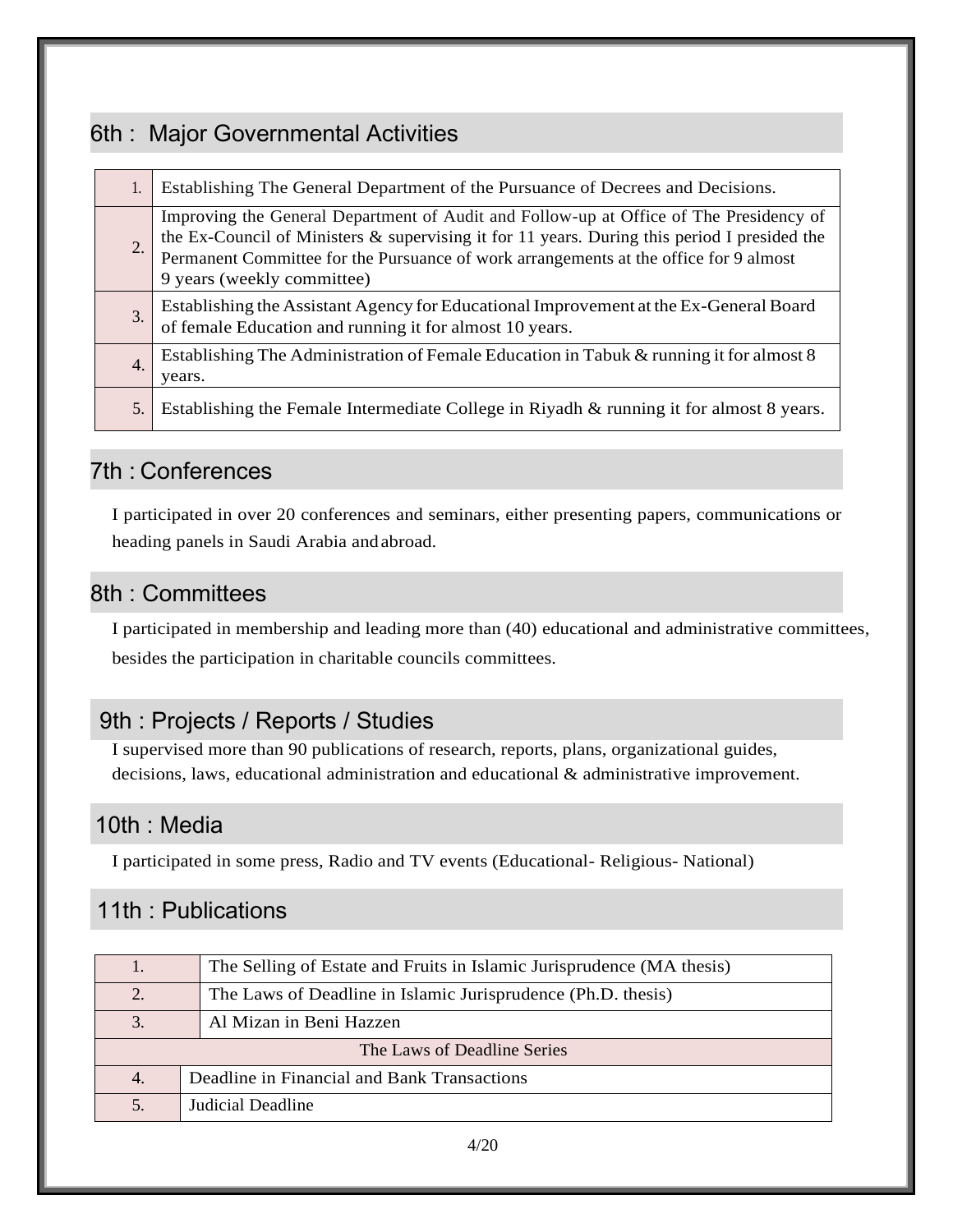| 6.  | A Letter to Passengers and Residents  |
|-----|---------------------------------------|
| 7.  | A Letter to Women                     |
| 8.  | On The Prayer Time                    |
| 9.  | A Letter to the Hajj (Pilgrim)        |
| 10. | A letter to Adolescent boys and girls |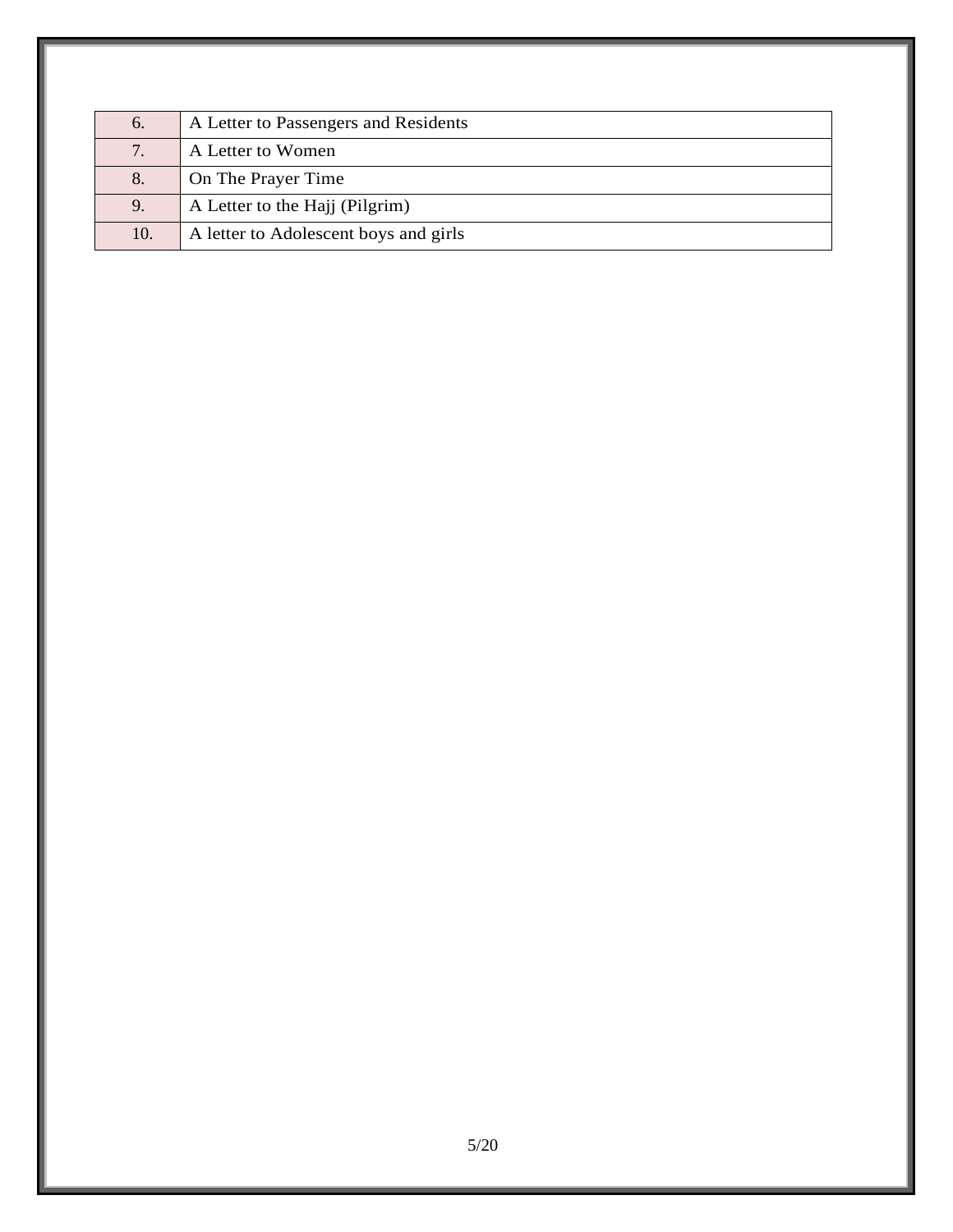### 12th : Private Business

- Lawyer, Consultant, owner and head of Dr. Mohammad Ben Rashed Al Hezzani Bureau for Islamic and legal consultancy and law. License Number 42/43 of 23/2/1434 AH.
- $\Box$  Licensed consultant in Educational matters. License Number 553 of 2/2/1434.
- $\Box$  Licensed consultant in Administrative matters. License Number 1481 of 2/2/1434.
- $\Box$  Licensed consultant in Financial matters. License Number 1150 of 10/4/1435.

### **Accredited Memberships**

- $\Box$  Accredited referee for The Ministry of Justice.
- $\Box$  Member of the Saudi Scientific Association of Justice.
- $\Box$  Member of the Saudi Association of Islamic Jurisprudence.
- □ Member of Saudi Law Association.
- Expert and referee for the G.C.C Commercial Arbitration Center.
- Member of the Arab Union of Lawyers.
- $\Box$  Member of the ICC.
- $\Box$  Member of the Saudi-Hungarian Business Council.
- Member of the Saudi-Hungarian BusinessCouncil.
- $\Box$  Dr. Mohammad Ben Rashed Al Hezzani Bureau for Islamic and legal consultancy and law earned the Membership of:
	- a. The Arab –British Commercial Chamber.
	- b. The Saudi –American Business Council.

**Website:** www.DRALHL.com

**Phone:** 0114169436

**Fax:** 0114169437

### **Email:** CEO@dralhl.com

#### **Global Laws Encyclopedia (International Lawyers Newspaper):**

Founder and manager . License Number 1835 of 7/8/1435.

Website: [www.iln.news](http://www.iln.news/)

Email: [ILN@ILN.news](mailto:%20ILN@ILN.news)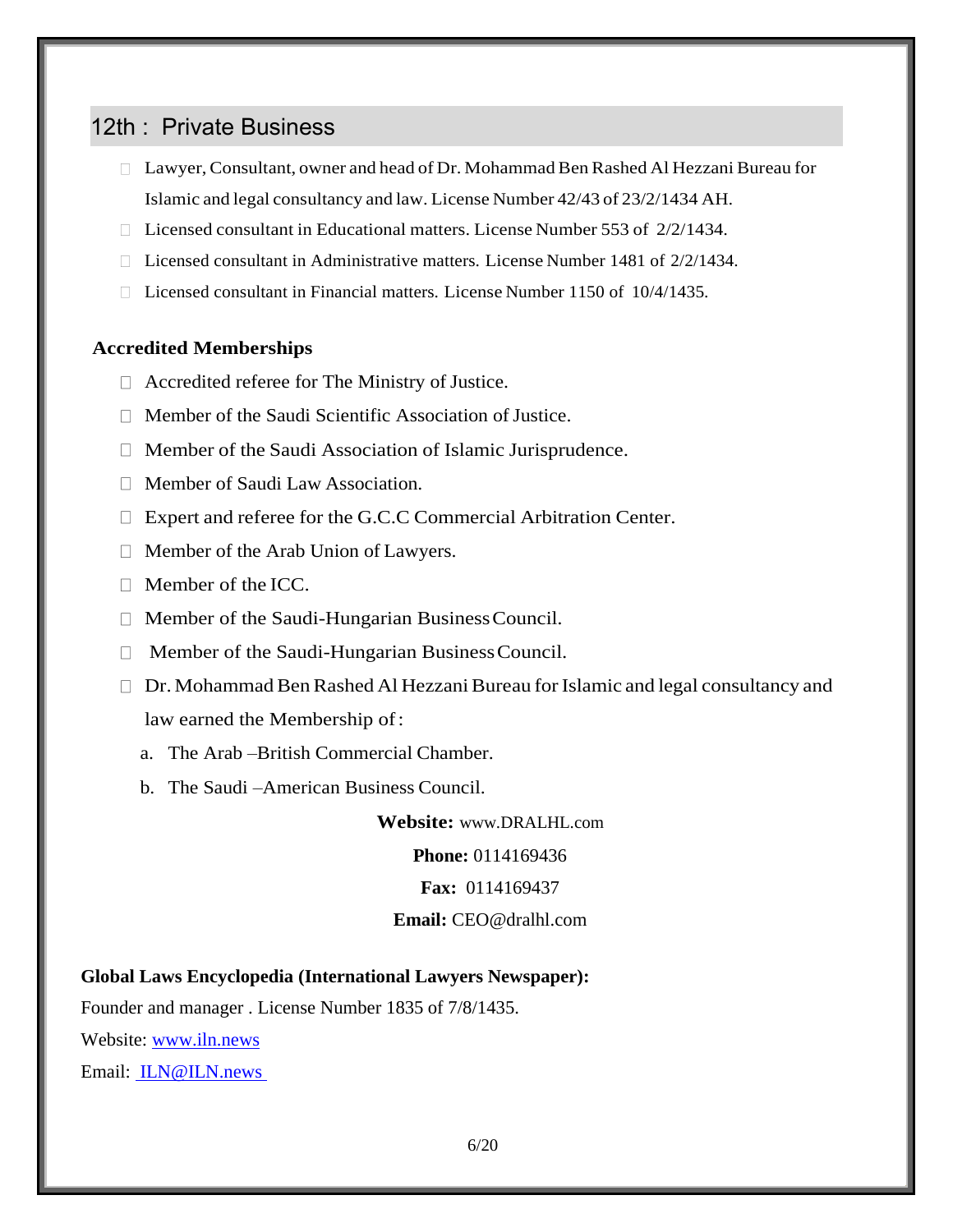# Appendix

*.*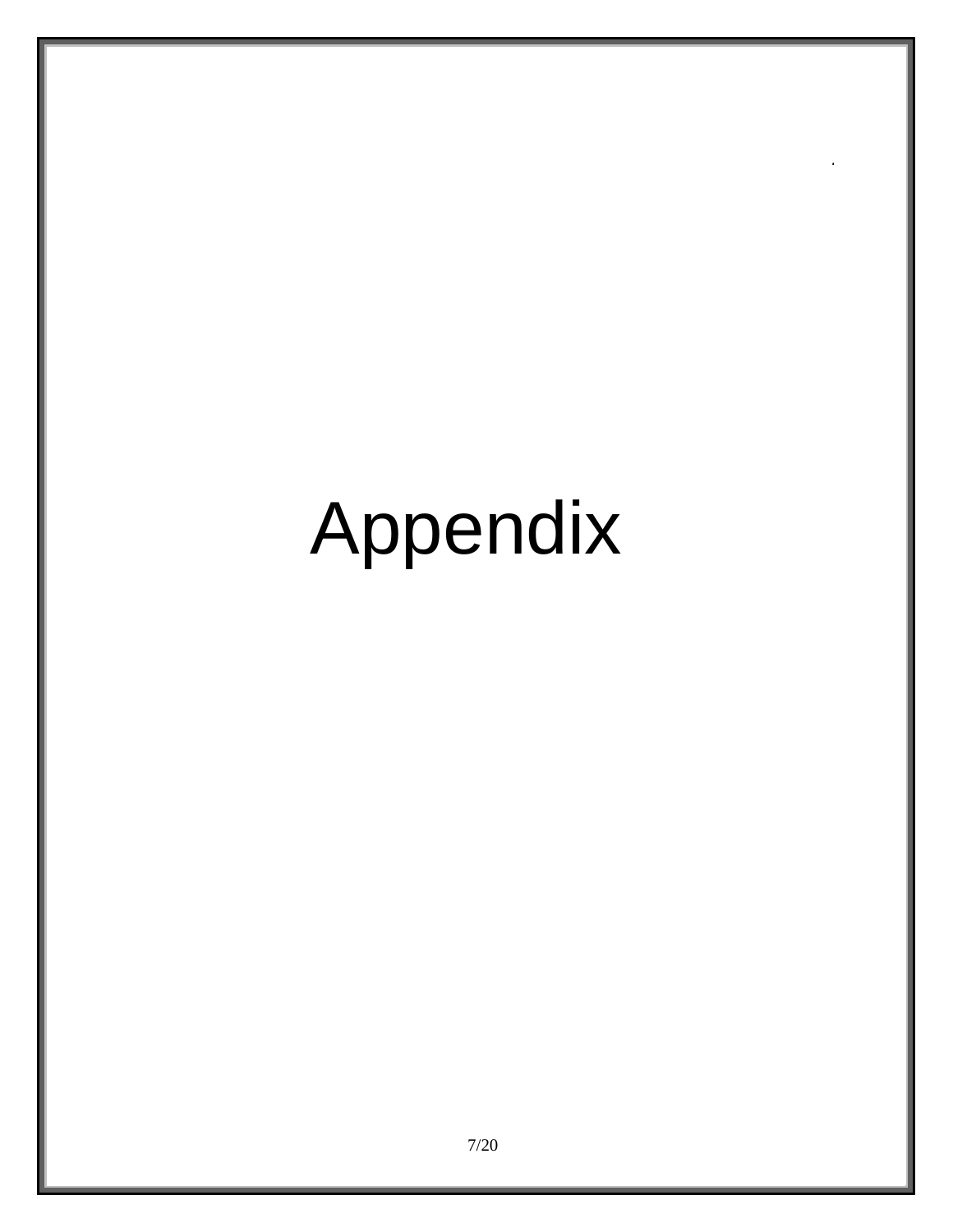# **Training Courses**

|    | Place                        | Program                         | Duration        | <b>Stating Date</b>         |
|----|------------------------------|---------------------------------|-----------------|-----------------------------|
| 1. | Saint Clair, Oxford, Britain | General and<br>Academic English | 1 year 4 months | 26/4/1428<br>$4 - 5 - 2007$ |
| 2. | New Horizon Institute        | Windows/Word                    | 6 weeks         | $1422 - [2001]$             |
| 3. | The British Institute        | English                         | 21 weeks        | Sporadically                |
| 4. | The USA                      | English                         | 43 weeks        | Sporadically                |
| 5. | King Saud University         | English                         | 30 weeks        | Sporadically                |
| 6. | <b>Administration School</b> | Medium<br>Management            | 8 weeks         | 15/02/1404<br>20-11-1983    |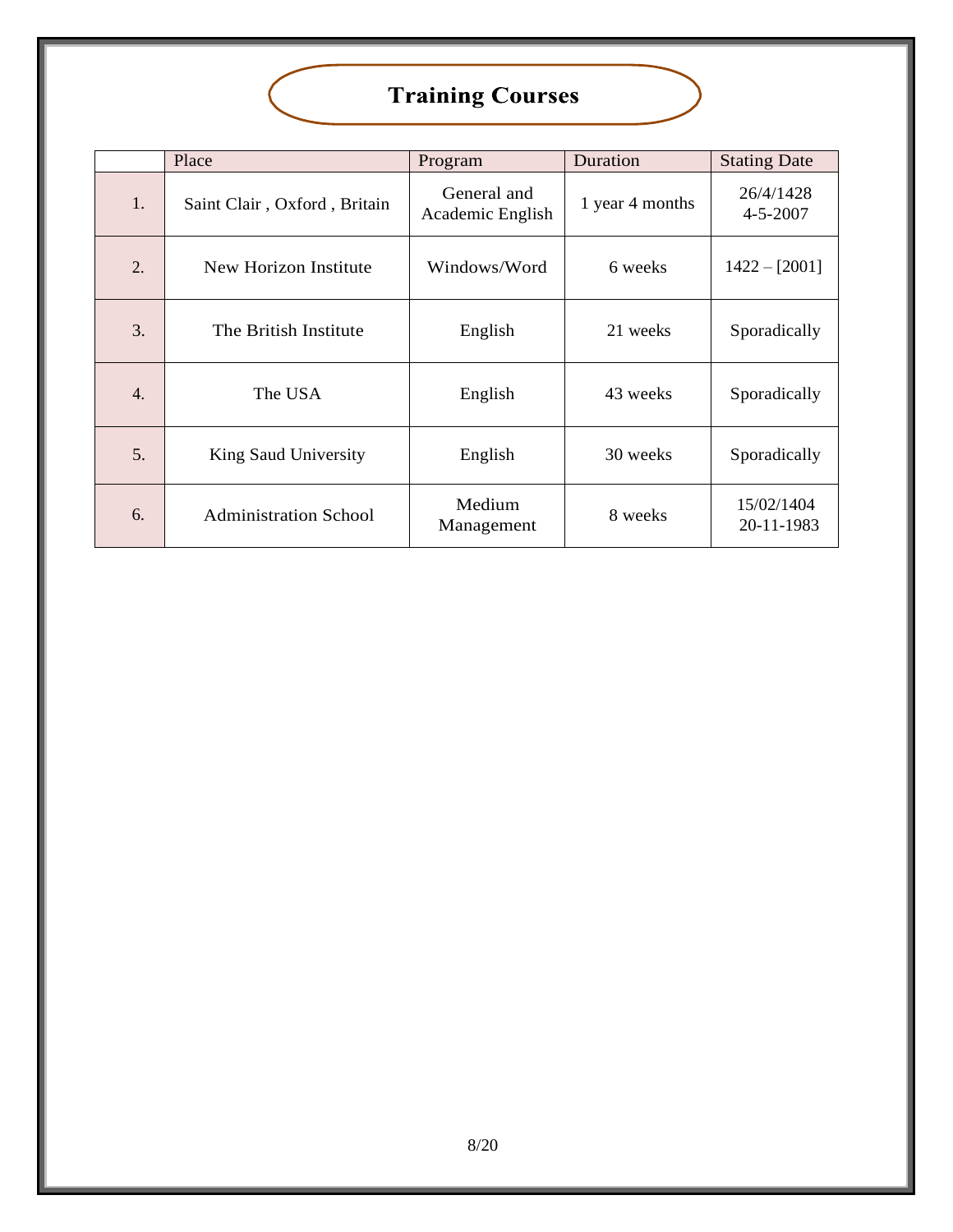## **Projects / Reports / Studies I Supervised**

### **A. General Director ofthe General Department ofthe Pursuance of Decrees and Decisions at the RoyalCourt.**

|                  | <b>Topic</b>                                                                                                                                                                                                               |
|------------------|----------------------------------------------------------------------------------------------------------------------------------------------------------------------------------------------------------------------------|
| 1.               | Preparing the plan and mechanism of work in the administration                                                                                                                                                             |
| 2.               | Designing forms, organization styles and arrangements in the administration                                                                                                                                                |
| 3.               | Preparing a mechanism to assess projects in governmental institutions                                                                                                                                                      |
| $\overline{4}$ . | Preparing a comprehensive report on the different governmental projects during<br>seven years. The reports included the achieved parts, the unachieved parts and the<br>causes and<br>solutions to have them done on time. |
| 5.               | Taking part in preparing the work mechanism of the permanent committee of<br>project supervision in the royal court                                                                                                        |

### **B. As I was Consultant and General Director of the General Department of Audit and Follow-up at the Office of The Presidency of the Ex-Council of Ministers.**

|    | <b>Topic</b>                                                                   | <b>Number of Pages</b> |
|----|--------------------------------------------------------------------------------|------------------------|
| 1. | Work plan at the Department of Audit and Follow-up                             | 47                     |
| 2. | A guide to work arrangements at the Department of Audit and<br>Follow-up       | 145                    |
| 3. | A guide to Work Forms at the Department of Audit and Follow-up                 | 174                    |
| 4. | Scholarship Conditions at the Royal Court                                      | 15                     |
| 5. | New Employee Guide                                                             | 51                     |
| 6. | A Synopsis of the recommendations of the Permanent Committee of<br>Supervision | 35                     |
| 7. | First report of the Permanent Committee of Supervision 1425                    | 52                     |
| 8. | A Guide to Work Instructions at the Department of Audit and<br>Follow-up.      | 75                     |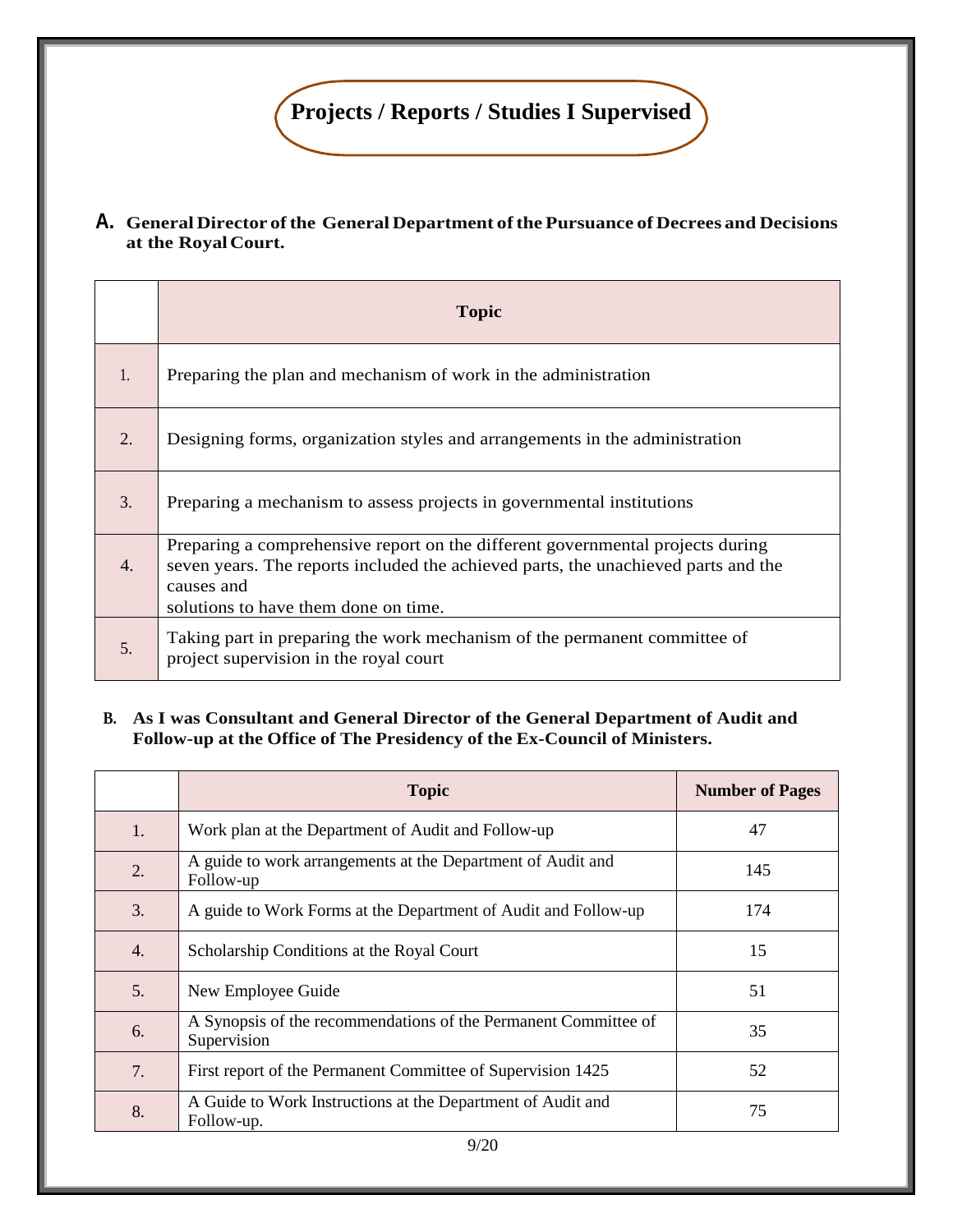| 9.  | A guide to outgoing mail                                                                                                | 14  |
|-----|-------------------------------------------------------------------------------------------------------------------------|-----|
| 10. | Reports of Evaluation Performance at the royal court for the<br>administration and the Employees.                       | 144 |
| 11. | A comparative study of work load at the Royal Court and some of the<br>ministries.                                      | 43  |
| 12. | A primary Study to improve arrangements                                                                                 | 31  |
| 13. | Developed Forms to evaluate Employee Performance                                                                        | 6   |
| 14. | A primary study to improve the Reception Hall and the management<br>of incoming mail.                                   | 7   |
| 15. | <b>Employee Training Program</b>                                                                                        | 6   |
| 16. | New Employee Introduction Program                                                                                       | 14  |
| 17. | A primary study of reduction and objective categorization                                                               | 3   |
| 18. | Work Report at the Royal Court                                                                                          | 9   |
| 19. | A guide to task distribution in the Administration                                                                      | 6   |
| 20. | The form of Personal Interview for new employees                                                                        | 3   |
| 21. | Second report of the Permanent Committee of Supervision 1430                                                            | 143 |
| 22. | Annual reports of Assiduity at the royal court                                                                          |     |
| 23. | Periodical reports on work achievement at the royal court and<br>governmental institutions                              |     |
| 24. | Periodical report on the credentials of the employees of the Office of<br>The Presidency of the Ex-Council of Ministers |     |

### **C. As an Assistant Director of Educational Improvement.**

|    | <b>Topic</b>                                                              | <b>Number of Pages</b> |
|----|---------------------------------------------------------------------------|------------------------|
| 1. | Female Education Book During 32 years                                     | 150                    |
| 2. | The terms and conditions of printing Textbooks                            | 120                    |
| 3. | A guide to printing textbooks                                             | 54                     |
| 4. | The Annual Report of Female Education for the year 1412/1413<br>1992/1993 | 400                    |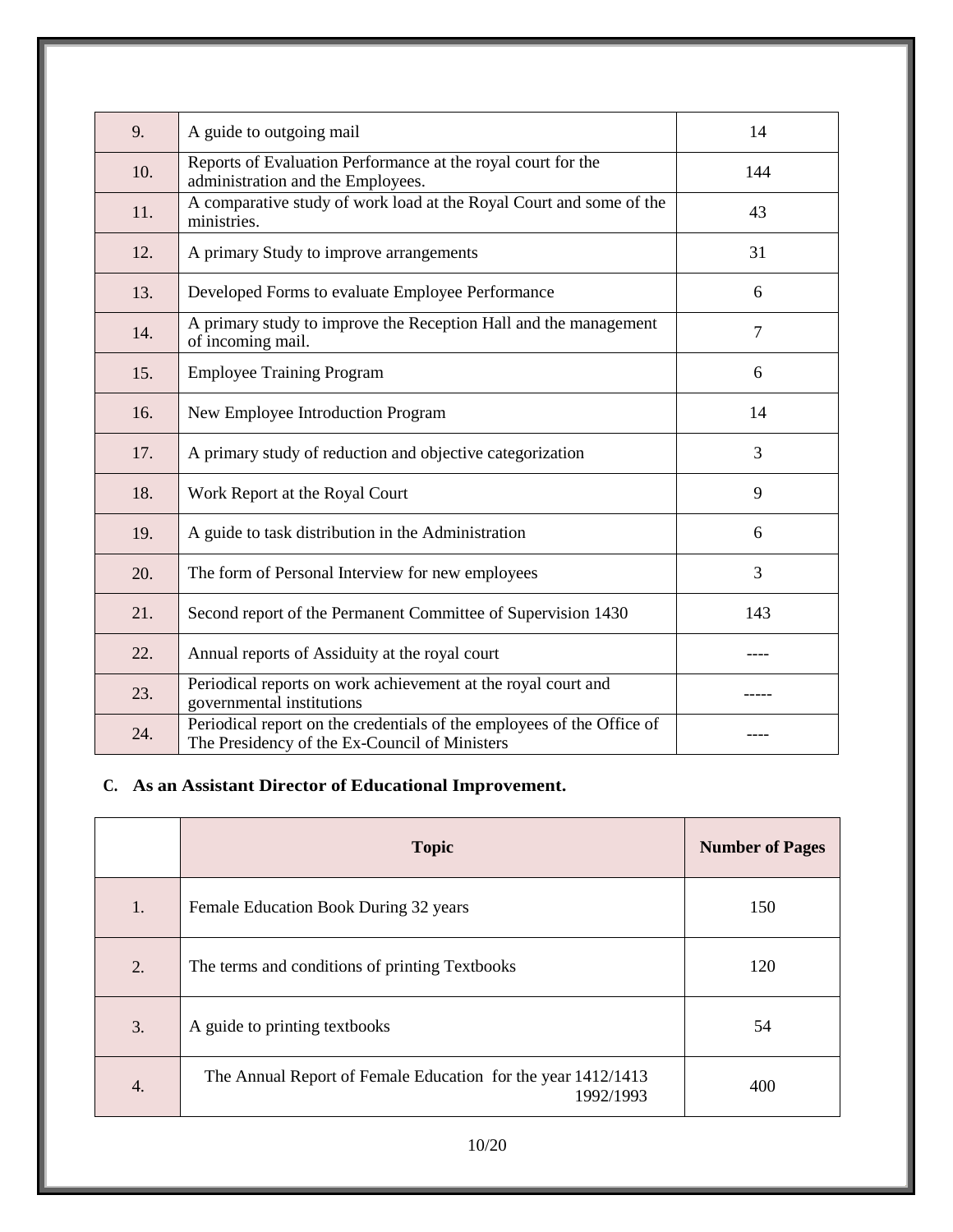| 5.  | The results of the First Annual Meeting of Female Education<br><b>Affiliates</b>                                        | 98  |
|-----|-------------------------------------------------------------------------------------------------------------------------|-----|
| 6.  | <b>Technical Characteristics of Labs</b>                                                                                | 119 |
| 7.  | Teacher's Guide to Teaching Aids                                                                                        | 220 |
| 8.  | The results of the First Annual Meeting of Educational Directors<br>1416. [1995]                                        | 30  |
| 9.  | The Rules of textbook Writing                                                                                           | 54  |
| 10. | The Rules of textbook Editing                                                                                           | 47  |
| 11. | A Synopsis of Educational Research                                                                                      | 47  |
| 12. | A Guide to Research and Dissertations (Masters' & Ph.D.)                                                                | 161 |
| 13. | A paper presented in Tunisia on the importance of Environmental<br><b>Education in the Arab Countries</b>               | 25  |
| 14. | A paper presented in Beirut on the Elimination of Illiteracy and<br>General Culture in the Arab Countries               | 19  |
| 15. | A paper presented on Student density in Public Education in leading<br>schools                                          | 18  |
| 16. | A paper presented in the Fourth Cultural Session on the Challenges<br>facing Female Teachers with regard to Syllabus    | 17  |
| 17. | A paper presented in a conference for the GCC countries on<br>Comprehensive Training for the Elimination of illiteracy. | 8   |
| 18. | A guide to Interviews for Contracting Committees                                                                        | 26  |
| 19. | How to Work in contracting Committees (The preparatory<br>committees)                                                   | 33  |
| 20. | <b>Evaluating Research Questionnaires</b>                                                                               | 8   |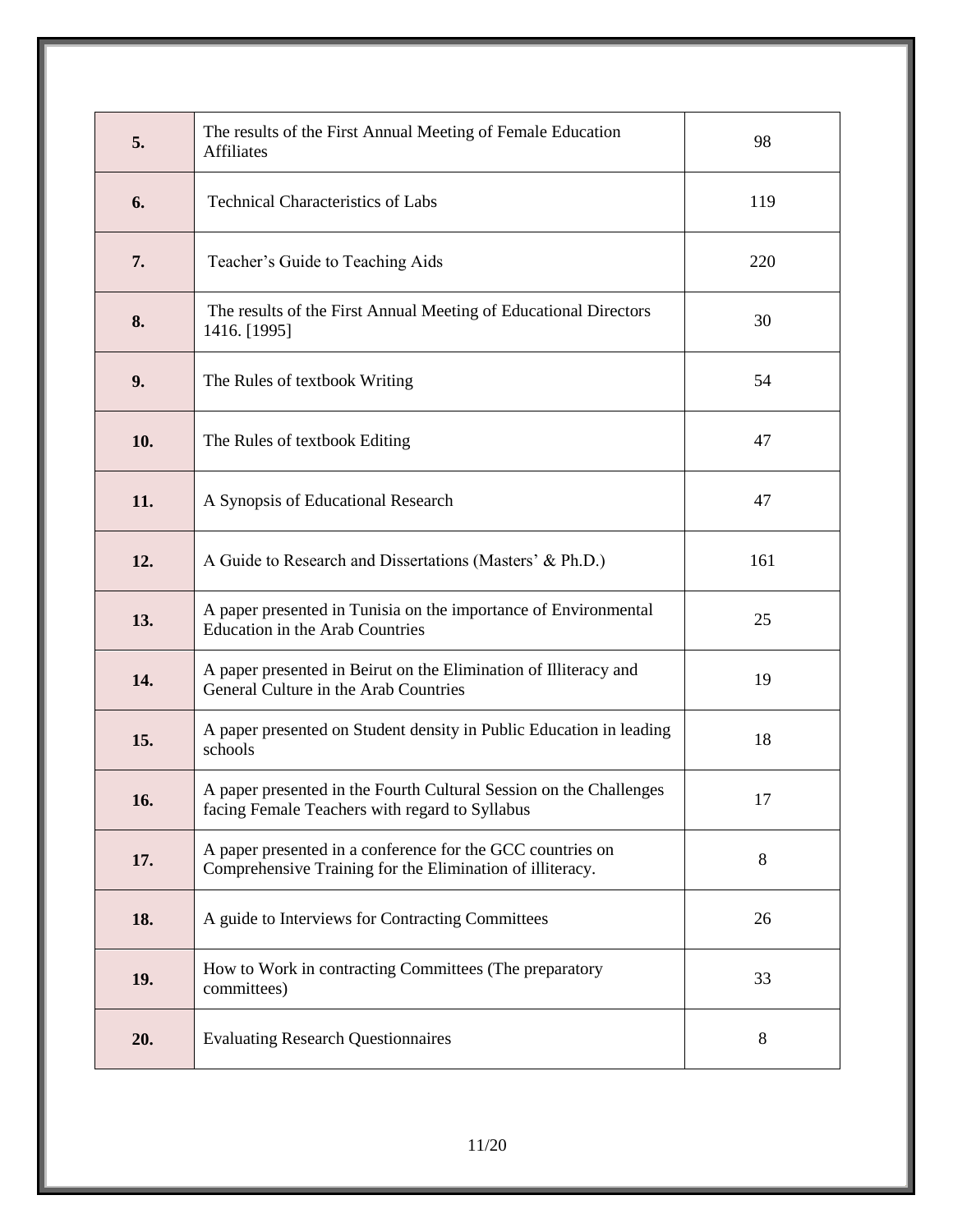| 21. | Evaluating Research Questionnaires for the General Administration<br>of Educational Research       | 21             |
|-----|----------------------------------------------------------------------------------------------------|----------------|
| 22. | Work Guide of The General Administration of Syllabi                                                | 28             |
| 23. | Work Guide of The General Administration of Educational<br>Techniques.                             | 13             |
| 24. | Work Plan for the preparation and Writing of New Textbooks                                         | 26             |
| 25. | A guide to Textbooks Writing Candidates                                                            | 30             |
| 26. | Technical Characteristics of Scientific tools in Primary Education                                 | 71             |
| 27. | Technical Characteristics of Scientific tools in Intermediate<br>Education                         | 107            |
| 28. | A guide to Map Printing                                                                            | 24             |
| 29. | Analyzing the Study Plan of The Educational Stages                                                 | $\overline{2}$ |
| 30. | A project plan to improve syllabi at King Fahad Petroleum<br>University.                           | 9              |
| 31. | A guide to projects and Educational Programs at the Assistant<br>agency of Educational Improvement | 30             |
| 32. | The Scientific Content of Safety and Security                                                      | 150            |
| 33. | A guide to Committees at Assistant Agency up to 1/1/1416 [31-5-<br>1995]                           | 20             |
| 34. | The Scientific Characteristics of the Mobile Scientific Labs                                       | 11             |
| 35. | The Terms and Conditions of Maintenance of Audio-visual systems<br>in Textile centers              | 7              |
| 36. | Technical Characteristics of Scientific Equipments for Secondary<br>Education                      | 103            |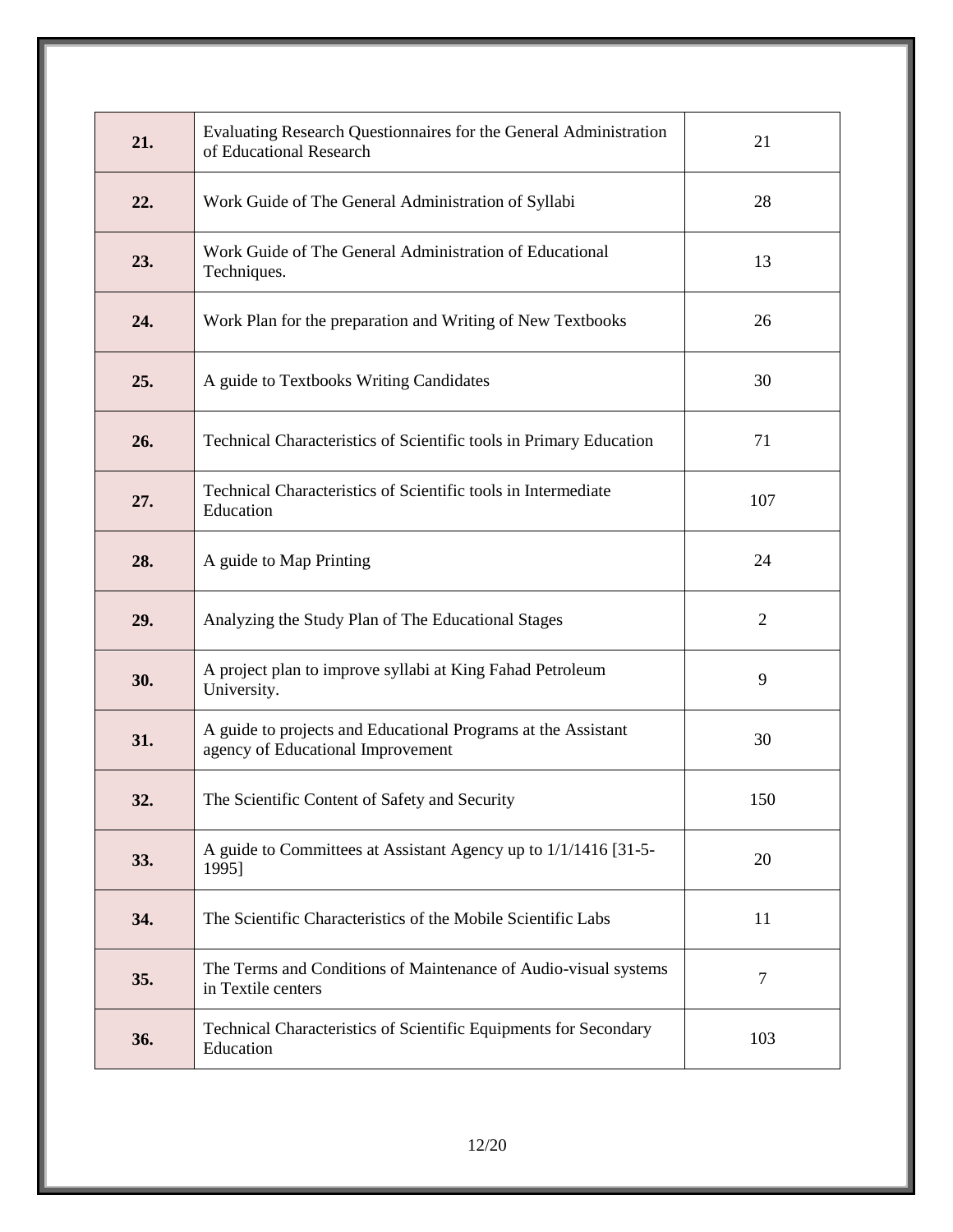| 37. | A program to improve syllabi – Public Education                                                                                                                                                  | 15   |
|-----|--------------------------------------------------------------------------------------------------------------------------------------------------------------------------------------------------|------|
| 38. | Educational Sections for Public Education                                                                                                                                                        | 27   |
| 39. | Female Education in Saudi Arabia: An Overview of the Challenges<br>and Expectations (Arabic & English) It was presented during the visit<br>of the Japanese Group to the Kingdom in 1418. [1997] | 33   |
| 40. | A Summary of the Conference of the Consultative Commission                                                                                                                                       | 150  |
| 41. | The Scope of Educational Research, Amman                                                                                                                                                         | 15   |
| 42. | Female Education in KSA in 100 years                                                                                                                                                             | 1030 |

### **D. As General Director of Female Education, Tabuk.**

|                  | <b>Topic</b>                                                                                                  | <b>Number of Pages</b> |
|------------------|---------------------------------------------------------------------------------------------------------------|------------------------|
| 1.               | A guide to Educational Affairs                                                                                | 386                    |
| $\overline{2}$ . | Exam Guide                                                                                                    | 8                      |
| 3.               | A guide to Employee Affairs                                                                                   | 18                     |
| $\overline{4}$ . | A guide to Engineering Work                                                                                   | 245                    |
| 5.               | A guide to Forms and general Printing                                                                         | 341                    |
| 6.               | A guide to Forms and Educational Handouts                                                                     | 48                     |
| 7.               | Visitor's Guide to Female Education in Tabuk                                                                  | 134                    |
| 8.               | A guide to School Needs                                                                                       | 20                     |
| 9.               | A User and maintenance guide of visual Equipments                                                             | 12                     |
| 10.              | A guide to Secondary School Needs of lab and chemical products                                                | 33                     |
| 11.              | A guide to the distribution of lab and chemical products for<br>Intermediate and secondary Education          | 36                     |
| 12.              | A Guide to Scientific Experiments in chemistry in secondary<br><b>Education and Teacher training colleges</b> | 200                    |
| 13.              | A Guide to Scientific Experiments in Physics in secondary Education<br>and Teacher training colleges          | 186                    |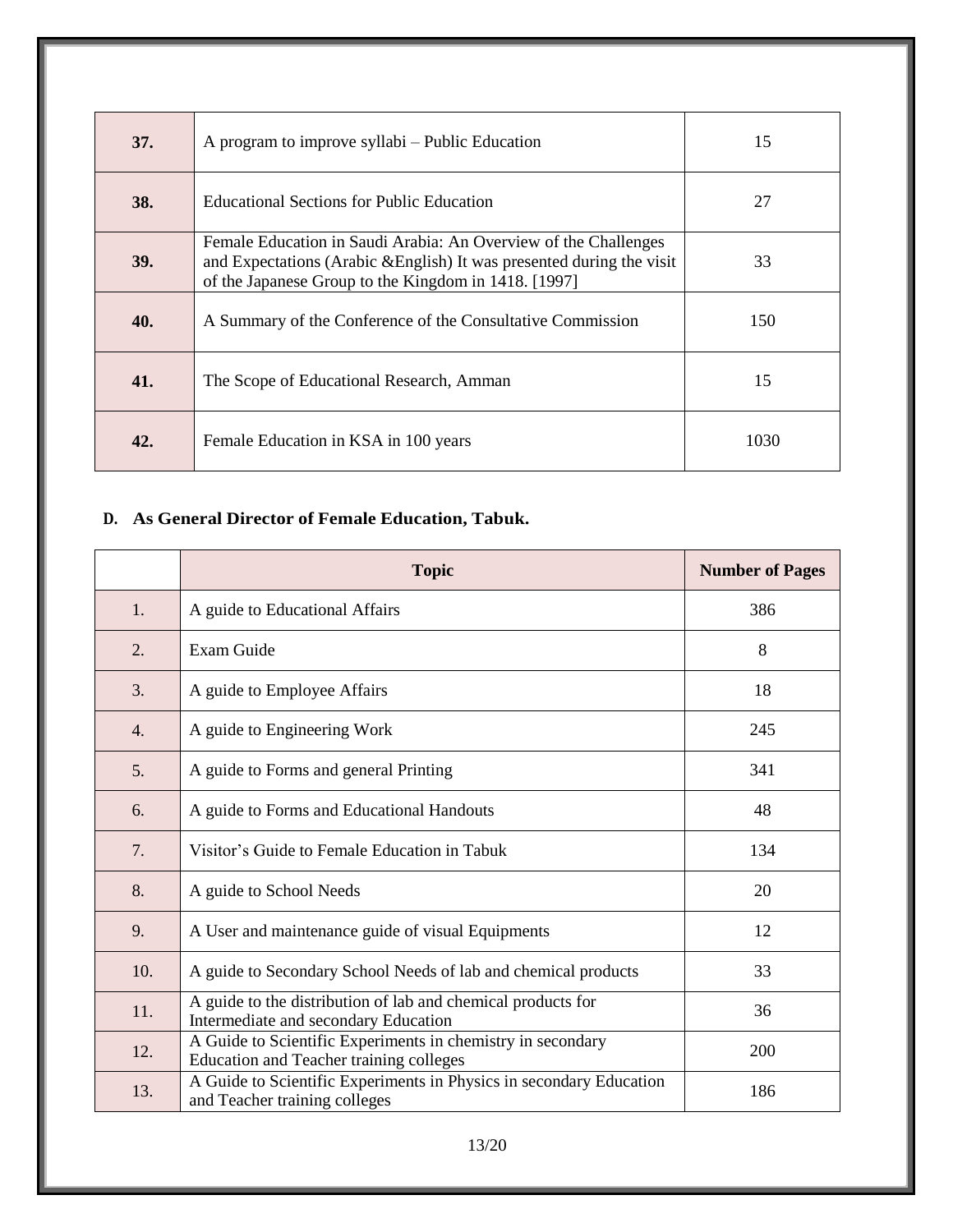| 14. | A Guide to Scientific Experiments in biology in secondary Education<br>and Teacher training colleges | <b>200</b> |
|-----|------------------------------------------------------------------------------------------------------|------------|
| 15. | A guide to Female teachers (Lab Experiments)                                                         | 138        |
| 16. | The Standards of Distributing Furniture and School Equipments                                        | 13         |
| 17. | Time Plan of Administrative work                                                                     | 80         |
| 18. | An Overview of The Arab Day of The Elimination of Illiteracy                                         | 80         |
| 19. | Third Statistical Report 1405/1406 [1985/1986]                                                       | 76         |
| 20. | Fourth Statistical Report 1406/1407 [1986/1987]                                                      | 71         |
| 21. | Fifth Statistical Report 1407/1408 [1987/1988]                                                       | 74         |
| 22. | Sixth Statistical Report 1408/1409 [ 1988/1989 ]                                                     | 112        |
| 23. | A guide to The Book Fair Held in the Direction of Female Education,<br>Tabuk.                        | 104        |
| 24. | A guide to the Needs of Intermediate Colleges                                                        | 27         |

### **E. As a Supervisor of the Girls' Intermediate College, Riyadh.**

|    | <b>Topic</b>                                                           | <b>Number of Pages</b> |
|----|------------------------------------------------------------------------|------------------------|
| 1. | A guide to Faculty Members Riyadh Intermediate College of<br>Education | 15                     |
| 2. | A Guide to Studies Riyadh Intermediate College of Education            | 12                     |
| 3. | A Guide to Riyadh Intermediate College of Education                    | 44                     |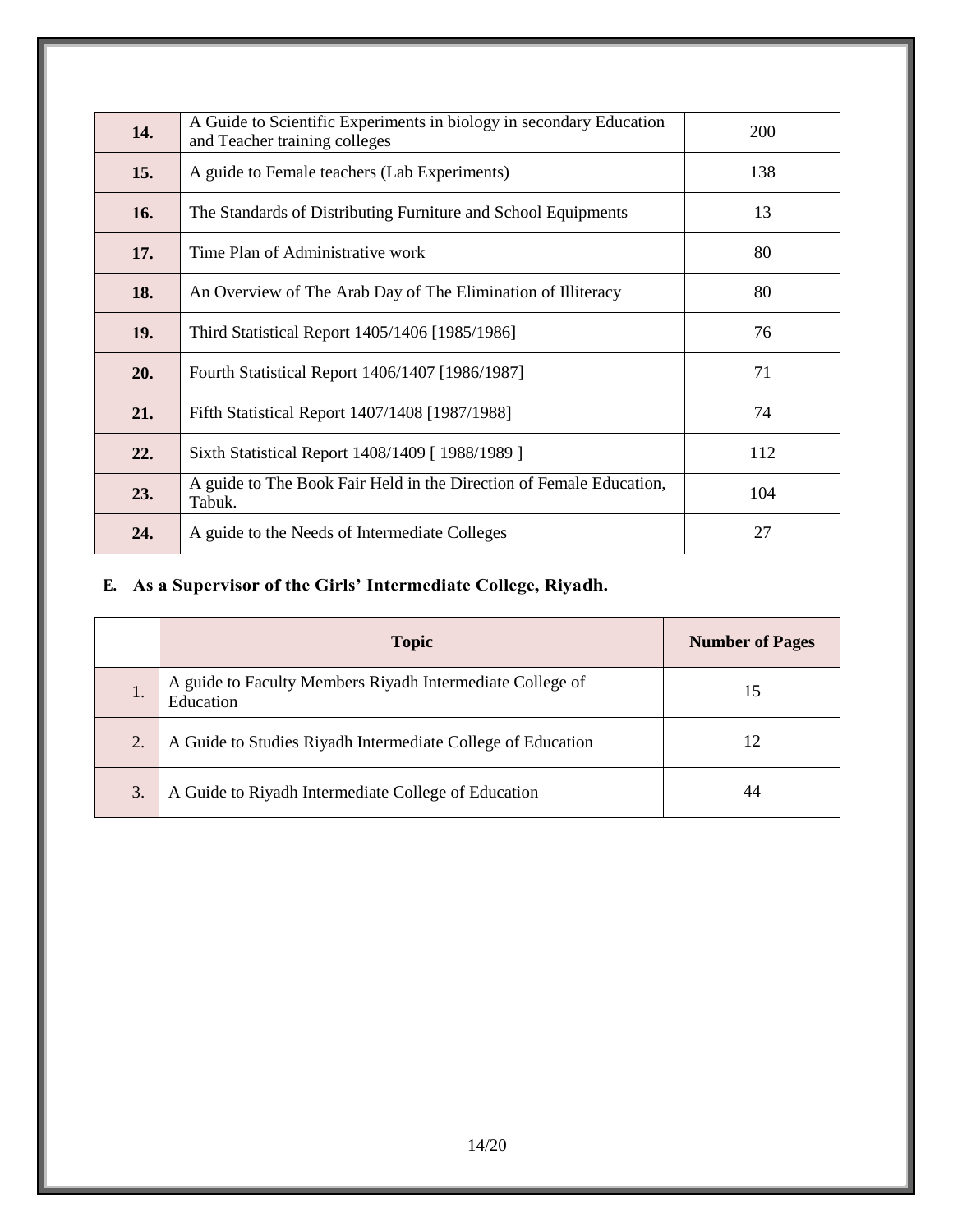

### **Committees I was member of** :

### **A. During my service at the Office of the Presidency of the Ex-Council of Ministers.**

| $\cdot$ | Head of the Training and scholarship<br>Committee           | The Office of the<br>Presidency of the Ex-<br><b>Council of Ministers</b> | Head of committee |
|---------|-------------------------------------------------------------|---------------------------------------------------------------------------|-------------------|
| ◠       | Head of the Permanent Committee of<br><b>Weekly Control</b> | The Office of the<br>Presidency of the Ex-<br><b>Council of Ministers</b> | Head of committee |

### **B. Assistant Director of Educational Improvement at the Ministry of Education (Female**

### **Education)**.

|                  | <b>Committee</b>                                                   | <b>Location</b>                                | <b>Type of Activity</b>  |  |
|------------------|--------------------------------------------------------------------|------------------------------------------------|--------------------------|--|
|                  |                                                                    |                                                |                          |  |
| 1.               | <b>Committee of Making</b><br>Recommendations for the first annual | Ministry of Education                          | <b>Head of Committee</b> |  |
|                  |                                                                    | <b>Female Section</b>                          |                          |  |
|                  | meeting of female education affiliates                             |                                                |                          |  |
| 2.               | Scholarship and Training Committee                                 | Ministry of Education<br><b>Female Section</b> | Member                   |  |
|                  |                                                                    |                                                |                          |  |
| 3.               | <b>Contracting Committee for Public</b><br>Education 1412 AH.      | Cairo<br>Head                                  |                          |  |
|                  |                                                                    |                                                |                          |  |
| $\overline{4}$ . | <b>Contracting Committee for Public</b>                            | Cairo                                          | Head                     |  |
|                  | Education 1412 AH.                                                 |                                                |                          |  |
| 5.               | Committee of Syllabus Assessment for                               | Ministry of Education                          | Member                   |  |
|                  | <b>Nursery Schools</b>                                             | <b>Female Section</b>                          |                          |  |
| 6.               | Committee of the Law of Student's                                  | Ministry of Education                          | Member                   |  |
|                  | Hearing                                                            |                                                |                          |  |
| 7.               | <b>Educational Improvement</b>                                     | Ministry of Education                          | Head                     |  |
|                  |                                                                    | <b>Female Section</b>                          |                          |  |
| 8.               | Pursuance of the Recommendations of                                | Ministry of Education                          | Member                   |  |
|                  | the First Annual Meeting                                           | <b>Female Section</b>                          |                          |  |
| 9.               | Final Drafting of Legal Committees                                 | Ministry of Education                          | Head                     |  |
|                  | Reports                                                            | <b>Female Section</b>                          |                          |  |
| 10.              | Legal and Political Committee                                      | Ministry of Education                          | Head                     |  |
|                  |                                                                    | <b>Female Section</b>                          |                          |  |
| 11.              | Permanent Committee of Education                                   | Ministry of Education                          | Member                   |  |
|                  | and Professional Training                                          | <b>Female Section</b>                          |                          |  |
|                  | <b>Technical Committee of the General</b>                          | High Committee of                              |                          |  |
| 12.              | Secretary of the High Committee of                                 | <b>Educational Policy</b>                      | Member                   |  |
|                  | <b>Educational Policy</b>                                          |                                                |                          |  |
|                  |                                                                    | 15/20                                          |                          |  |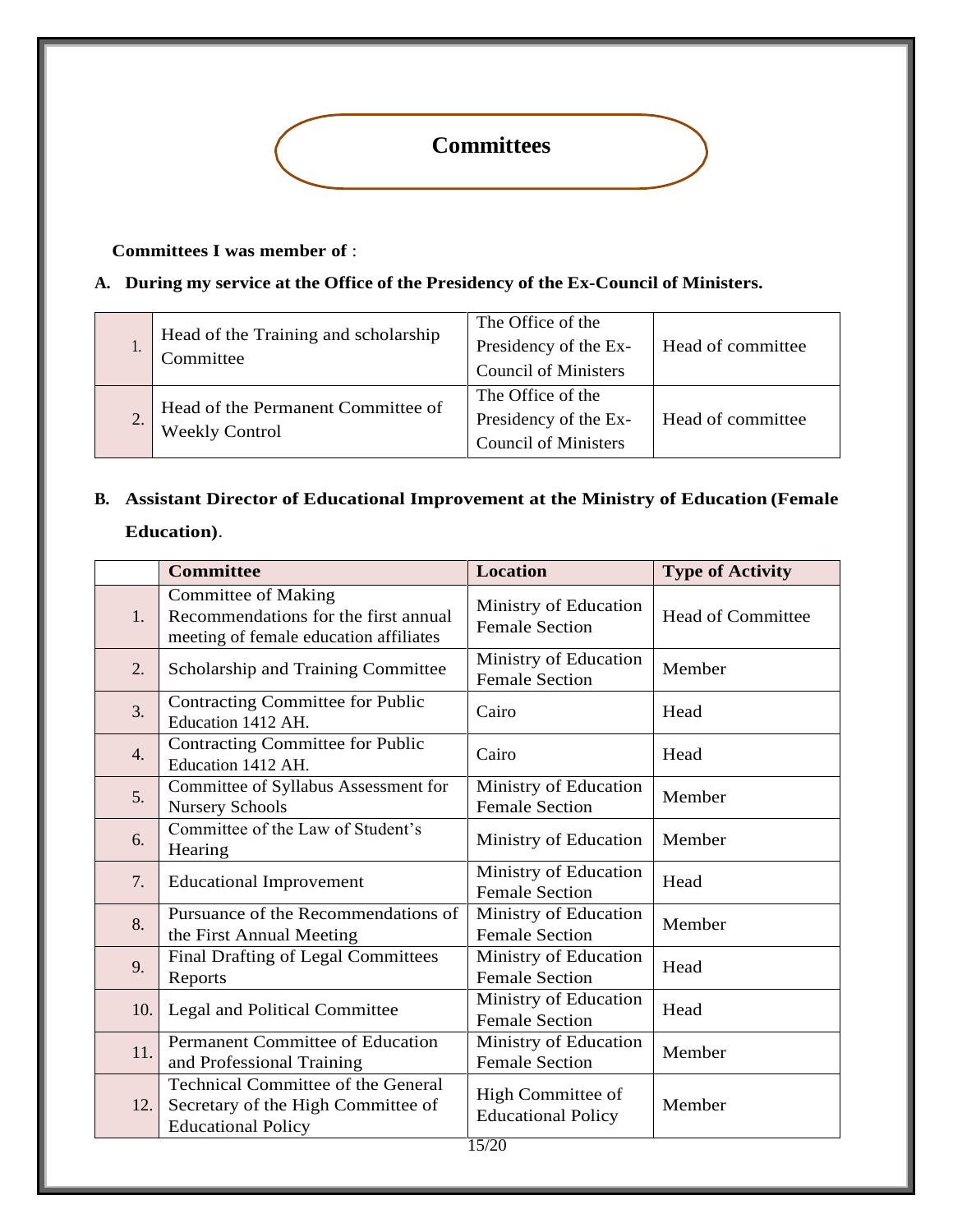| 13. | The Association of Educational and<br><b>Psychological Sciences</b>                                     | King Saud University                                    | Member       |
|-----|---------------------------------------------------------------------------------------------------------|---------------------------------------------------------|--------------|
| 14. | <b>Consultative Commission</b>                                                                          | Ministry of Education<br><b>Female Section</b>          | Coordinator  |
| 15. | Integrating IT in Syllabi                                                                               | Ministry of Education<br><b>Female Section</b>          | Member       |
| 16. | <b>Syllabus Design</b>                                                                                  | Ministry of Education<br><b>Female Section</b>          | Head         |
| 17. | The National Committee of Public<br>Education                                                           | King Abdul Aziz City                                    | Member       |
| 18. | High Committee of Syllabus and<br>Programs                                                              | Ministry of Education                                   | Member       |
| 19. | Presidency Council                                                                                      | Ministry of Education<br><b>Female Section</b>          | Member       |
| 20. | Syllabus Design for Islamic<br>Jurisprudence for 3 <sup>rd</sup> Grade and<br>Teacher Training Schools. | Ministry of Education<br><b>Female Section</b>          | Member       |
| 21. | Legal Audit of Professional Education                                                                   | Ministry of Education<br><b>Female Section</b>          | Head         |
| 22. | Permanent Committee of Research<br>and Writing                                                          | Ministry of Education<br>Deanship of Female<br>Colleges | Member       |
| 23. | <b>Secondary Education Committee</b>                                                                    | Ministry of Education                                   | Member       |
| 24. | Permanent committee of Textbooks                                                                        | Ministry of Education<br><b>Female Section</b>          | Vice Head    |
| 25. | Measurement & Assessment<br>Committee                                                                   | Ministry of Education                                   | Member       |
| 26. | Comprehensive Educational<br>Assessment                                                                 | Ministry of Education<br><b>Female Section</b>          | Member       |
| 27. | <b>Assessment of Educational Readiness</b>                                                              | Ministry of Education<br><b>Female Section</b>          | Member       |
| 28. | Security Aspect of Public Education -<br>Male- in KSA                                                   | Ministry of Education                                   | Member       |
| 29. | Redesigning Nursery School Syllabi                                                                      | Ministry of Education<br><b>Female Section</b>          | Head         |
| 30. | Studying research plans and their<br>Implementation                                                     | Ministry of Education<br><b>Female Section</b>          | Vice Head    |
| 31. | <b>Research Assessment</b>                                                                              | Ministry of Education<br><b>Female Section</b>          | Vice Head    |
| 32. | <b>Syllabus Supervision Committee</b>                                                                   | Ministry of Education<br><b>Female Section</b>          | Project head |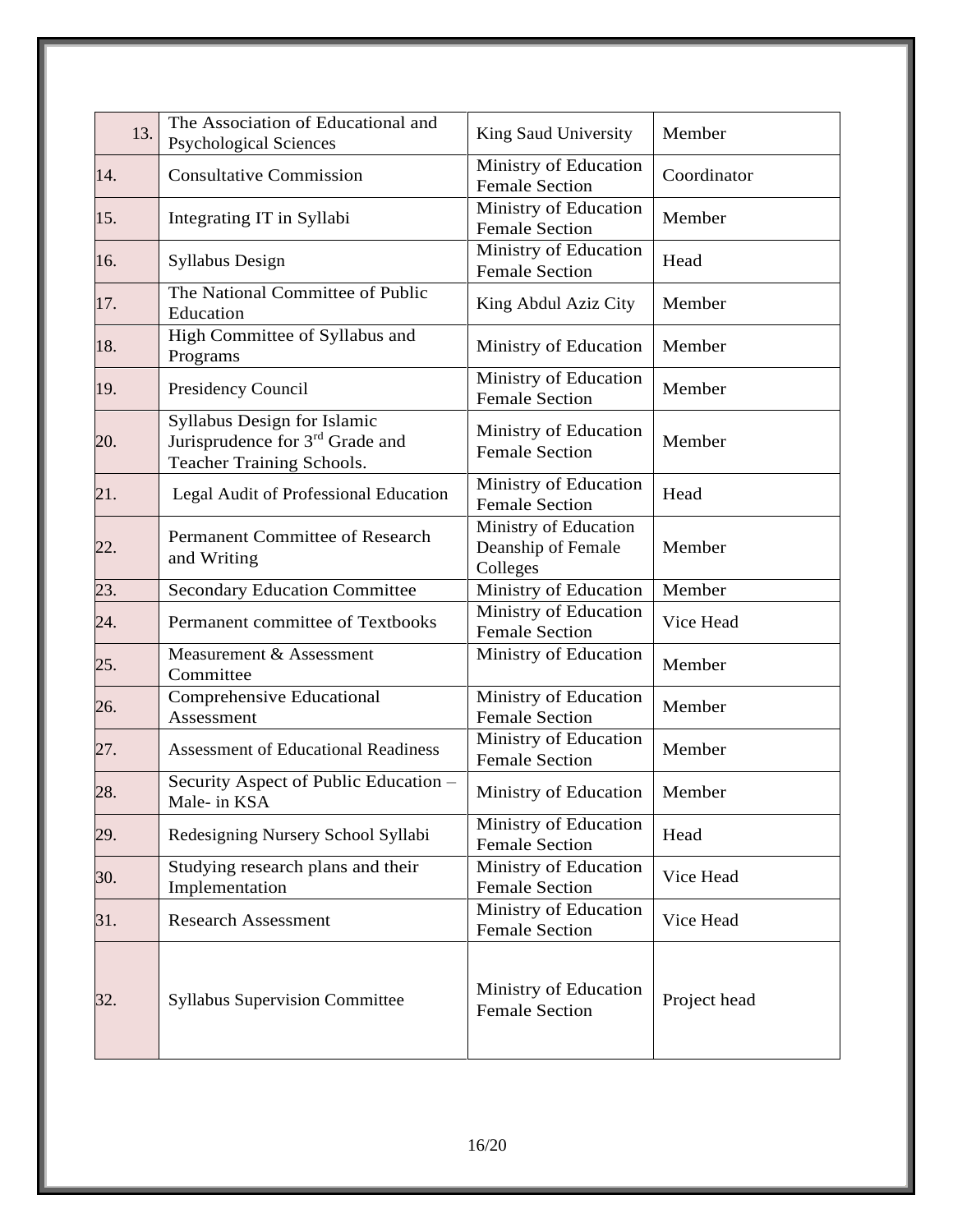### **C. As I was serving as Director of Public Education in Tabuk**

|                  | <b>Committee</b>                                                                                                | <b>Location</b> | <b>Type of Activity</b> |
|------------------|-----------------------------------------------------------------------------------------------------------------|-----------------|-------------------------|
| 1.               | Committee of Regulation and<br>Supervision of Exams for the<br>Intermediate Education 1405/1406 [<br>1985/1986] | Tabuk           | Head                    |
| $\overline{2}$ . | Contracting Committee of<br>Intermediate Colleges 1407 [1987]                                                   | Cairo           | Head                    |
| 3.               | Contracting Committee of Intermediate<br>Colleges 1409 [1989]                                                   | Cairo           | Head                    |
| $\overline{4}$ . | Committee of the Development and<br>Improvement of Villages in Tabuk                                            | Tabuk           | Member                  |
| 5 <sub>1</sub>   | High Committee of Prince Fahd Ben<br><b>Sultan Award for Scientific Excellence</b>                              | Tabuk           | Member                  |
| 6.               | Administration Board of Quran<br><b>Teaching Group</b>                                                          | Tabuk           | Trustee                 |
| 7.               | Administration Board of King Abdul<br><b>Aziz Charity Association</b>                                           | Tabuk<br>Head   |                         |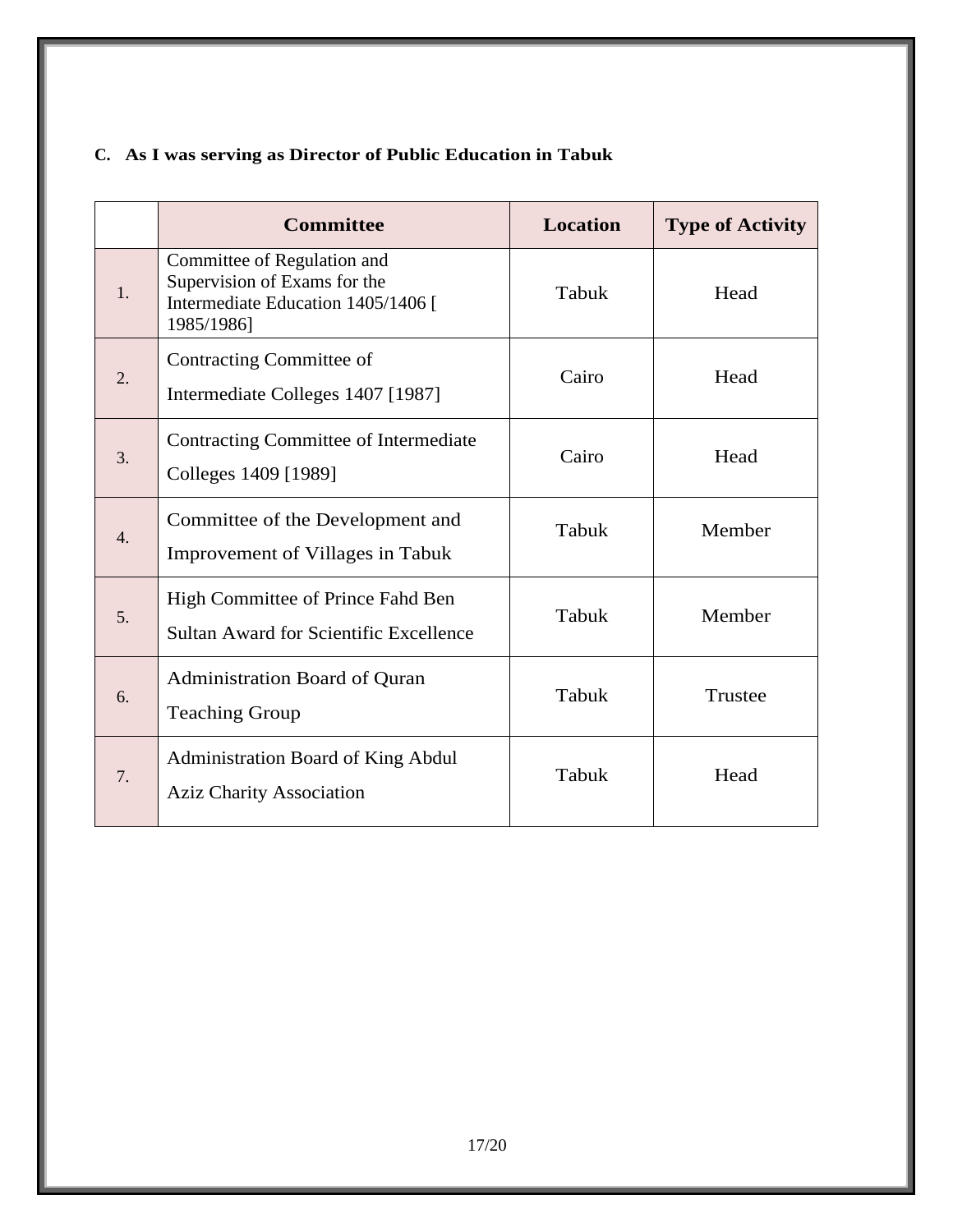# **Symposiums and Conferences**

|                  | <b>Place</b>                                                                                | <b>Topic</b>                                                                                                         | <b>Location</b> | <b>Beginning</b>        | End                          |
|------------------|---------------------------------------------------------------------------------------------|----------------------------------------------------------------------------------------------------------------------|-----------------|-------------------------|------------------------------|
| 1.               | The Commercial and<br><b>Industrial Chamber Riyadh</b><br>"Riyadh Economic<br>Conference"   | Towards a<br>Permanent<br>Economic<br>Development                                                                    | Riyadh          | 26/2/1437<br>8-12-2015  | 28/2/1437<br>10-12-2015      |
| 2.               | Council of the Saudi<br>Chamber<br>The Gulf Economic<br>Conference                          | Partnership<br>between the<br>Private and the<br><b>Public Sectors</b>                                               | Doha            | 12/1/1437<br>25-10-2015 | 13/1/1437<br>26-10-2015      |
| 3.               | The Commercial and<br><b>Industrial Chamber Riyadh</b><br>"Riyadh Economic<br>Conference    | Improving the<br>Judicial System                                                                                     | Riyadh          | 22/8/1436<br>10-6-2015  | 22/8/1436<br>10-06-2015      |
| 4.               | Council of the Saudi<br>Chamber                                                             | Conference of<br>Arab Businessmen<br>and Investors                                                                   | Cairo           | 29/1/1436<br>22-11-2014 | 1/2/1436<br>24-11-2014       |
| 5.               | Council of the Saudi<br>Chamber                                                             | Arab-Hungarian<br><b>Business</b><br>Conference                                                                      | Riyadh          | 22/5/1435<br>24-03-2014 | 24/5/1435<br>26-03-2014      |
| 6.               | King Abdullah City of<br><b>Nuclear and Renewable</b><br>Energy                             | Conference of<br>Saudi Permanent<br>Energy                                                                           | Riyadh          | 13/6/1435<br>13-4-2014  | 14/6/1436<br>4-4-2015        |
| $\overline{7}$ . | Ministry of Education<br>"Higher Education"                                                 | Ezio Lang<br><b>Exhibition 2000</b><br>$(10 \text{ days})$                                                           | Paris           | 15/11/1420<br>21-2-2000 | 24/11/1420<br>$1 - 3 - 2000$ |
| 8.               | $7th$ Annual Meeting for<br><b>Educational Directors,</b><br>Mecca.                         | Presenting a report<br>on Syllabus<br>improvement and<br>presiding a panel                                           | Holy<br>Mecca   | 29/10/1420<br>5-2-2000  | 22/11/1420<br>28-02-2000     |
| 9.               | The Saudi Association of<br><b>Educational and Mental</b><br>Sciences                       | Participating in<br>the 8 <sup>th</sup> Annual<br>conference on<br>"Syllabi: A<br>reflective and<br>futuristic look" | Riyadh          | 1/8/1420<br>10-11-1999  | 2/8/1420<br>11-11-1999       |
| 10.              | The Saudi Association of<br><b>Educational and Mental</b><br>Sciences                       | Presenting a paper<br>on "Students"<br>Density"                                                                      | Riyadh          | 3/7/1420<br>13-10-1999  | 3/7/1420<br>13-10-1999       |
| 11.              | General Secretary for the<br>celebration of 100 <sup>th</sup><br>Anniversary of the Kingdom | Trustee of one of<br>the session on<br>KSA.                                                                          | Riyadh          | 8/10/1419<br>26-1-1999  | 11/10/1419<br>29-01-1999     |
| 12.              | Ministry of Education<br>(Female Education)                                                 | Participating in a<br>conference                                                                                     | Amman           | 14/7/1419<br>4-11-1998  | 17/7/1419<br>7-11-1998       |
| 13.              | Ministry of Education                                                                       | <b>Sixth Annual</b><br>Meeting                                                                                       | Abha            | 18/12/1418<br>16-4-1998 | 20/12/1418<br>18-04-1998     |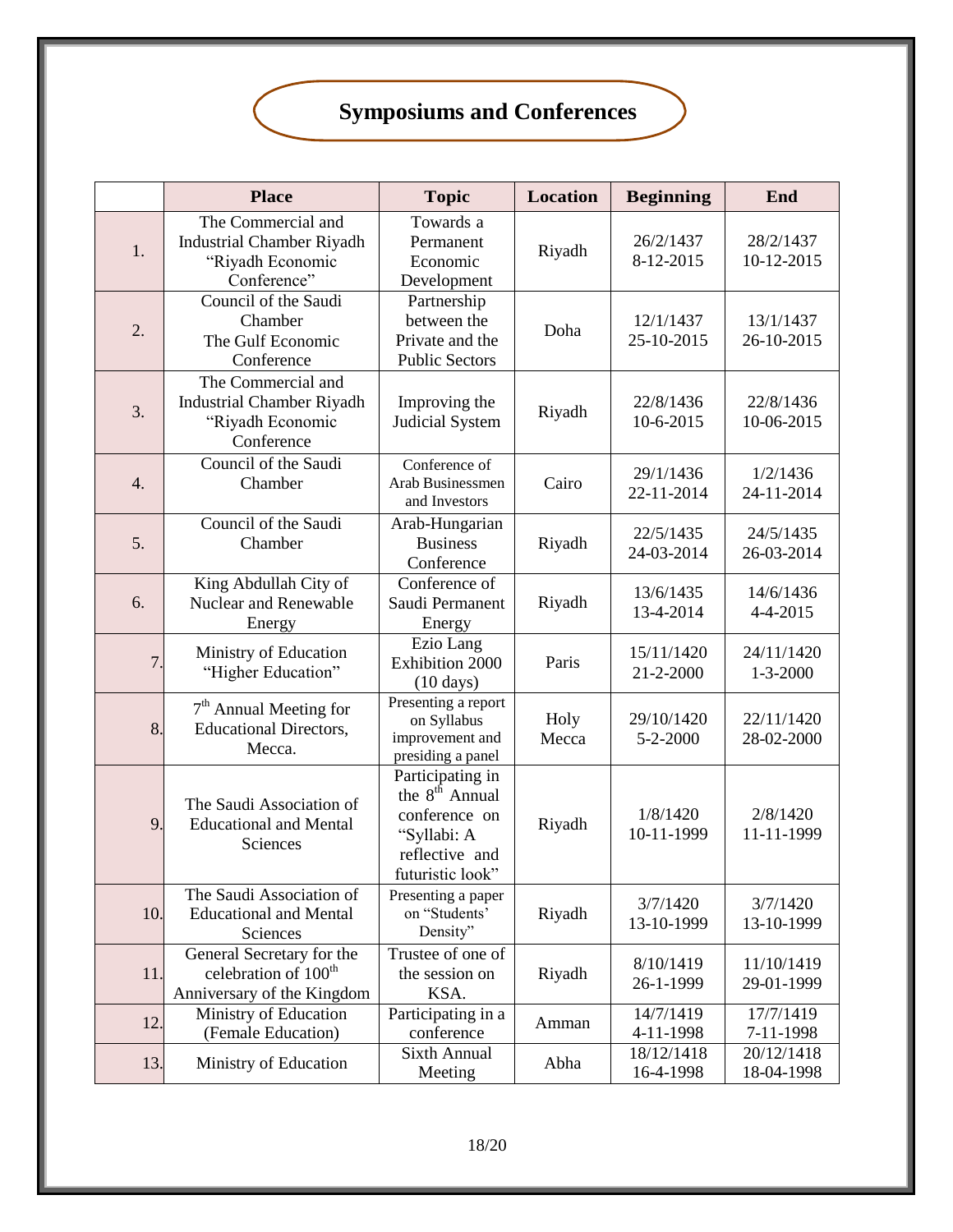| 14. | Ministry of Education                                          | The Common<br>Meeting with the<br>Japanese<br>Delegates:<br>Presenting a<br>paper.                             | Riyadh    | 25/11/1418<br>24-03-1998 | 26/11/1418<br>25-03-1998 |
|-----|----------------------------------------------------------------|----------------------------------------------------------------------------------------------------------------|-----------|--------------------------|--------------------------|
| 15. | Ministry of Education<br>"Higher Education"                    | Higher<br>Education<br>Conference in<br>Saudi Arabia: A<br>futuristic look.                                    | Riyadh    | 24/10/1418<br>22-02-1998 | 28/10/1418<br>24-02-1998 |
| 16. | Ministry of Education<br>(Female Education)                    | <b>Directors</b><br>Meeting                                                                                    | Riyadh    | 13/8/1418<br>13-12-1997  | 14/8/1418<br>14-12-1997  |
| 17. | Ministry of Education<br>(Female Education)                    | Twelfth<br>International<br>Conference on<br>Gifted children                                                   | Seattle   | 25/3/1418<br>30-07-1997  | 29/3/1418<br>03-08-1997  |
| 18. | Ministry of Education<br>(Female Education)                    | 49 <sup>th</sup> Conference<br>for International<br><b>Educators Union</b>                                     | Vancouver | 14/1/1418<br>21-05-1997  | 17/1/1418<br>24-05-1997  |
| 19. | Ministry of Education                                          | $5th$ Annual<br>Meeting of<br>Directors: "The<br>Economics of<br>Education"                                    | Riyadh    | 23/11/1417<br>01/04/1997 | 27/11/1417<br>05-04-1997 |
| 20. | Ministry of Education                                          | Secondary<br>Education<br>Conference                                                                           | Riyadh    | 19/8/1417<br>30-12-1996  | 19/8/1417<br>30-12-1996  |
| 21. | Ministry of Education                                          | An Introductory<br>Conference on the<br>Educational<br>Organization in<br>which the<br>Kingdom is a<br>member. | Riyadh    | 12/7/1417<br>24-11-1996  | 14/7/1417<br>26-11-1996  |
| 22. | Ministry of Education<br>(Female Education)                    | Syllabus Related<br>Challenges facing<br>female teachers                                                       | Riyadh    | 19/7/1417<br>01-12-1996  | 21/7/1417<br>03-12-1996  |
| 23. | The Arab Organization of<br>Education, Culture and<br>Sciences | Comprehensive<br>training to<br>eliminate illiteracy                                                           | Riyadh    | 10/7/1416<br>03-12-1995  | 14/7/1416<br>07-12-1995  |
| 24. | Ministry of Education<br>(Female Education)                    | <b>Female Education</b><br>Directors Meeting                                                                   | Riyadh    | 17/5/1416<br>12-10-1995  | 17/5/1416<br>12-10-1995  |
| 25. | The Arab Organization of<br>Education, Culture and<br>Sciences | Presenting a paper<br>in the conference<br>on Eliminating<br>Illiteracy and<br>Common Culture<br>in the Gulf   | Beirut    | 22/3/1415<br>30-08-1994  | 25/3/1415<br>02-09-1994  |
| 26. | King Abdul Aziz City of<br>Science and technology              | Technological<br>Development in<br>Saudi Arabia                                                                | Riyadh    | 28/7/1414<br>11-01-1994  | 1/8/1414<br>13-01-1994   |